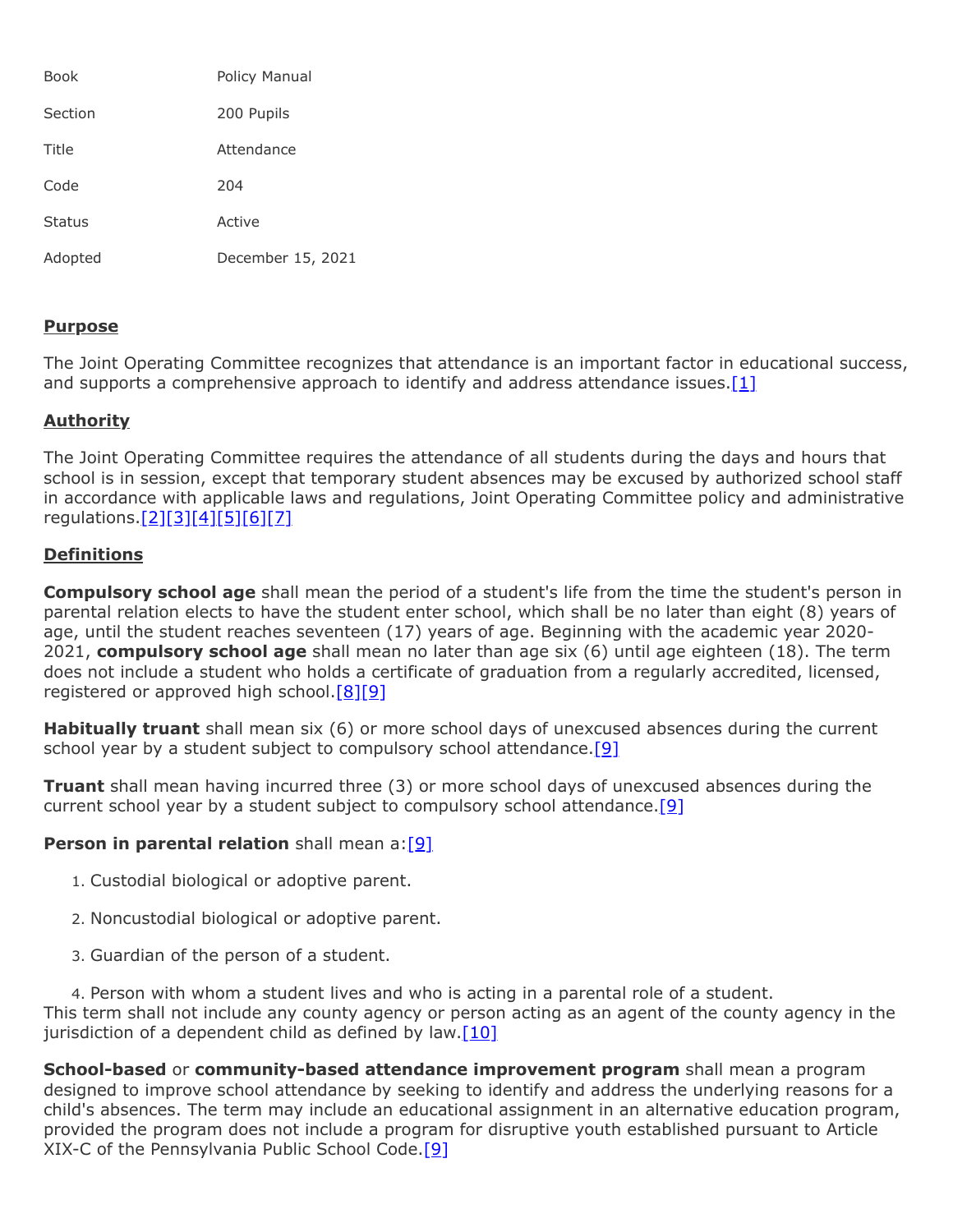# **Delegation of Responsibility**

The Administrative Director or designee shall annually notify students, persons in parental relation, staff, participating school districts, and local children and youth agency and/or local magisterial district judges about the school's attendance policy by publishing such policy in student handbooks and newsletters, on the school website and through other efficient communication methods.[\[1\]](http://pacodeandbulletin.gov/Display/pacode?file=/secure/pacode/data/022/chapter11/s11.41.html&d=reduce)

The Administrative Director or designee shall require the signature of the person in parental relation confirming that the policy has been reviewed and that the person in parental relation understands the compulsory school attendance requirements.

The Administrative Director or designee, in coordination with the building administrator, shall be responsible for the implementation and enforcement of this policy.

The Administrative Director or designee shall develop administrative regulations for the attendance of students which:

- 1. Govern the maintenance of attendance records in accordance with law. $[11][12]$  $[11][12]$
- 2. Detail the process for submission of requests and excuses for student absences.
- 3. Detail the process for written notices, School Attendance Improvement Conferences, School Attendance Improvement Plans, and referrals to a school-based or community-based attendance improvement program, the local children and youth agency, or the magisterial district judge.

4. Ensure that students legally absent have an opportunity to make up work.

# **Guidelines**

#### Compulsory School Attendance Requirements

School staff shall coordinate with a student's school district of residence to ensure students comply with the requirements for compulsory school attendance.  $[5]$ 

A student shall be considered in attendance if present at any place where school is in session by authority of the Joint Operating Committee; the student is receiving approved tutorial instruction, or health or therapeutic services; the student is engaged in an approved and properly supervised independent study, work-study or career education program; the student is receiving approved homebound instruction; or the student's placement is in the home. $[2][5][13][14][15][16]$  $[2][5][13][14][15][16]$  $[2][5][13][14][15][16]$  $[2][5][13][14][15][16]$  $[2][5][13][14][15][16]$  $[2][5][13][14][15][16]$ 

#### Excused/Lawful Absence

For purposes of this policy, the following conditions or situations constitute reasonable cause for absence from the school:

- 1. Illness, including if a student is dismissed by designated school staff during school hours for health-related reasons.[\[3\]](http://pacodeandbulletin.gov/Display/pacode?file=/secure/pacode/data/022/chapter11/s11.25.html&d=reduce)[\[6\]](http://www.legis.state.pa.us/cfdocs/legis/LI/uconsCheck.cfm?txtType=HTM&yr=1949&sessInd=0&smthLwInd=0&act=14&chpt=13&sctn=29&subsctn=0)
- 2. Obtaining professional health care or therapy service rendered by a licensed practitioner of the healing arts in any state, commonwealth or territory.<sup>[\[6\]](http://www.legis.state.pa.us/cfdocs/legis/LI/uconsCheck.cfm?txtType=HTM&yr=1949&sessInd=0&smthLwInd=0&act=14&chpt=13&sctn=29&subsctn=0)</sup>
- 3. Quarantine.
- 4. Family emergency.
- 5. Recovery from accident.
- 6. Required court attendance.
- 7. Death in family.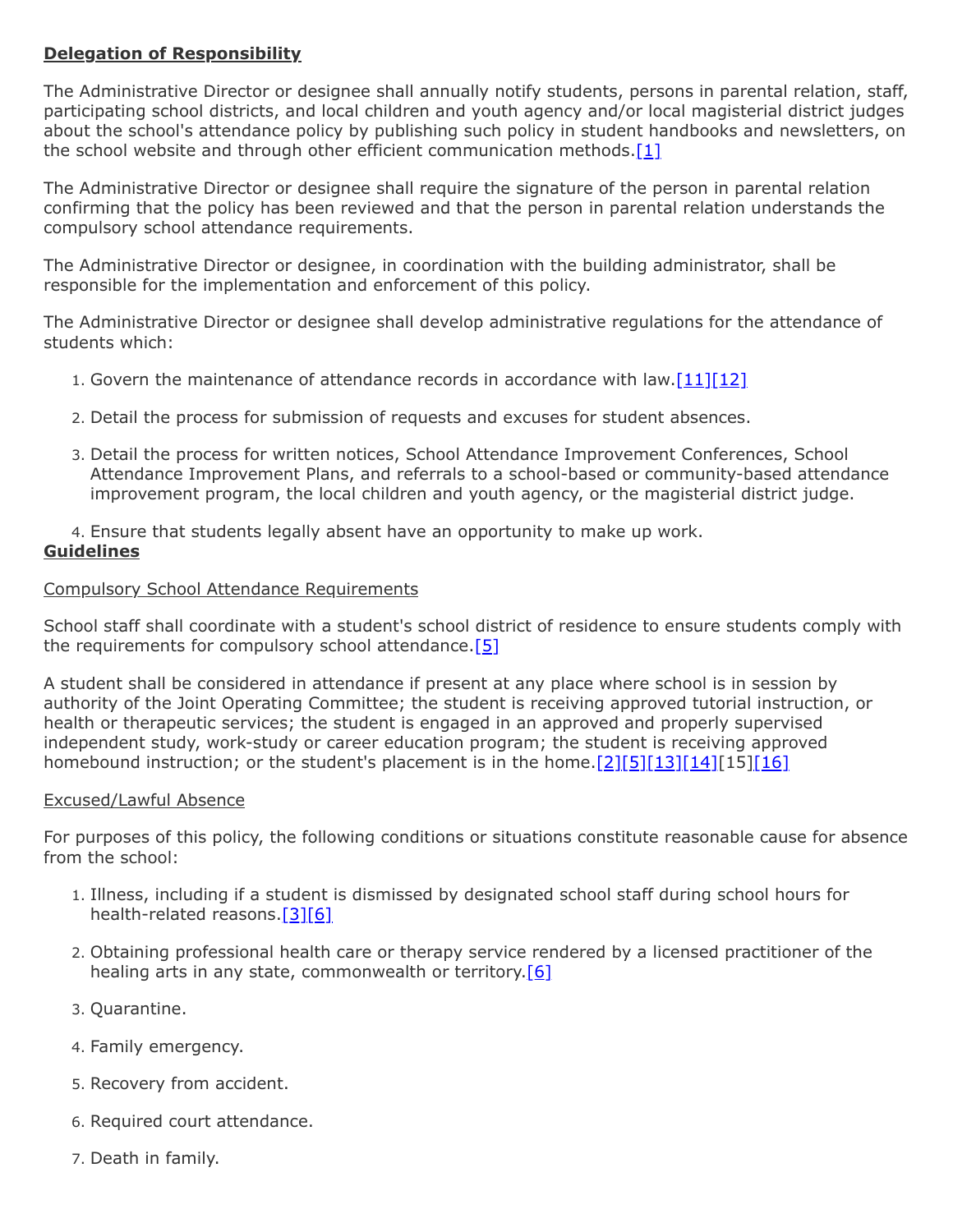- 8. Participation in a project sponsored by a statewide or countywide 4-H, FFA or combined 4-H and FFA group, upon prior written request.<sup>[1][\[6\]](http://www.legis.state.pa.us/cfdocs/legis/LI/uconsCheck.cfm?txtType=HTM&yr=1949&sessInd=0&smthLwInd=0&act=14&chpt=13&sctn=29&subsctn=0)</sup>
- 9. Participation in a musical performance in conjunction with a national veterans' organization or incorporated unit, as defined in law, for an event or funeral.[\[6\]](http://www.legis.state.pa.us/cfdocs/legis/LI/uconsCheck.cfm?txtType=HTM&yr=1949&sessInd=0&smthLwInd=0&act=14&chpt=13&sctn=29&subsctn=0)
	- a. The national veterans' organization or incorporated unit must provide the student with a signed excuse, which shall include the date, location, and time of the event or funeral.
	- b. The student shall furnish the signed excuse prior to being excused from school.
- 10. Observance of a religious holiday observed by a bona fide religious group, upon prior written request from the person in parental relation. $[17]$
- 11. Nonschool-sponsored educational tours or trips, if the following conditions are met:  $[6][18]$  $[6][18]$ 
	- a. The person in parental relation submits the required documentation for excusal prior to the absence, within the appropriate timeframe.
	- b. The student's participation has been approved by the Administrative Director and/or Superintendent of the student's district of residence, or their designee.
	- c. The adult directing and supervising the tour or trip is acceptable to the person in parental relation, the Administrative Director and/or Superintendent of the student's district of residence, or their designee.
- 12. College or postsecondary institution visit, with prior approval.
- 13. Other urgent reasons that may reasonably cause a student's absence, as well as circumstances related to homelessness and foster care.<sup>[3][\[6\]](http://www.legis.state.pa.us/cfdocs/legis/LI/uconsCheck.cfm?txtType=HTM&yr=1949&sessInd=0&smthLwInd=0&act=14&chpt=13&sctn=29&subsctn=0)[19]</sup>

The school may limit the number and duration of nonschool-sponsored educational tours or trips and college or postsecondary institution visits for which excused absences may be granted to a student during the school year.

# *Temporary Excusals -*

The following students may be temporarily excused from the requirements of attendance at the school:

- 1. Students receiving tutorial instruction in a field not offered in the school's curricula from a properly qualified tutor approved by the Administrative Director, when the excusal does not interfere with the student's regular program of studies.  $[5][13]$  $[5][13]$
- 2. Students participating in a religious instruction program, if the following conditions are met: $[17]$  $[20]$ 
	- a. The person in parental relation submits a written request for excusal. The request shall identify and describe the instruction, and the dates and hours of instruction.
	- b. The student shall not miss more than thirty-six (36) hours per school year in order to attend classes for religious instruction.
	- c. Following each absence, the person in parental relation shall submit a statement attesting that the student attended the instruction, and the dates and hours of attendance.

3. School age children unable to attend school upon recommendation of the school physician and a psychiatrist or school psychologist, or both, and with approval of the Secretary of Education.[\[16\]](http://pacodeandbulletin.gov/Display/pacode?file=/secure/pacode/data/022/chapter11/s11.34.html&d=reduce) *Parental Notice of Absence -*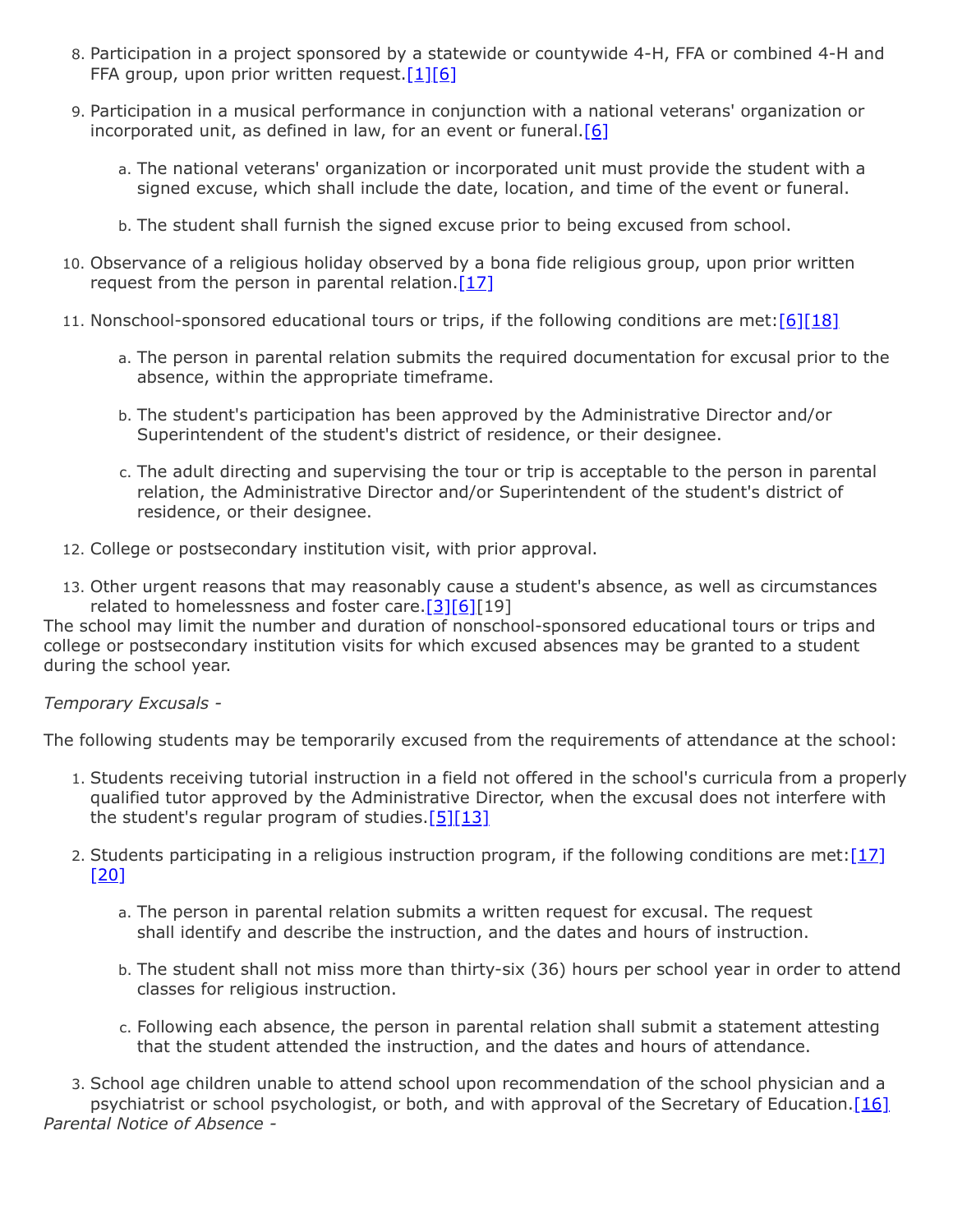Absences shall be treated as unexcused until the school receives a written excuse explaining the absence, to be submitted within three (3) days of absence.

A maximum of the sending school district's absence policy days of cumulative lawful absences verified by parental notification shall be permitted during a school year. All absences beyond the sending school district's absence policy shall require an excuse from a licensed practitioner of the healing arts.

#### Unexcused/Unlawful Absence

For purposes of this policy, absences which do not meet the criteria indicated above shall be permanently considered an unexcused/unlawful absence.

An out-of-school suspension may not be considered an unexcused absence.<sup>[\[9\]](http://www.legis.state.pa.us/cfdocs/legis/LI/uconsCheck.cfm?txtType=HTM&yr=1949&sessInd=0&smthLwInd=0&act=14&chpt=13&sctn=26&subsctn=0)</sup>

# *Parental Notification -*

School staff shall provide prompt notice to the person in parental relation upon each incident of unexcused absence.

#### Enforcement of Compulsory Attendance

Enforcement of compulsory attendance requirements is the responsibility of the sending district with CMTHS staff collaboration.

#### *Student is Truant -*

When a student has been absent for three (3) days during the current school year without a lawful excuse, school staff shall provide notice to the person in parental relation who resides in the same household as the student within ten (10) school days of the student's third unexcused absence. [\[21\]](http://www.legis.state.pa.us/cfdocs/legis/LI/uconsCheck.cfm?txtType=HTM&yr=1949&sessInd=0&smthLwInd=0&act=14&chpt=13&sctn=33&subsctn=0)

The notice shall: $[21]$ 

- 1. Be in the mode and language of communication preferred by the person in parental relation;
- 2. Include a description of the consequences if the student becomes habitually truant; and
- 3. When transmitted to a person who is not the biological or adoptive parent, also be provided to the student's biological or adoptive parent, if the parent's mailing address is on file with the school and the parent is not precluded from receiving the information by court order.

The notice may include the offer of a School Attendance Improvement Conference.<sup>[21]</sup>

If the student incurs additional unexcused absences after issuance of the notice and a School Attendance Improvement Conference was not previously held, school staff shall offer a School Attendance Improvement Conference.[\[21\]](http://www.legis.state.pa.us/cfdocs/legis/LI/uconsCheck.cfm?txtType=HTM&yr=1949&sessInd=0&smthLwInd=0&act=14&chpt=13&sctn=33&subsctn=0)

*School Attendance Improvement Conference (SAIC) -*

A CMTHS representative may attend if requested by the sending district.

School staff shall notify the person in parental relation in writing and by telephone of the date and time of the SAIC.[\[21\]](http://www.legis.state.pa.us/cfdocs/legis/LI/uconsCheck.cfm?txtType=HTM&yr=1949&sessInd=0&smthLwInd=0&act=14&chpt=13&sctn=33&subsctn=0)

The purpose of the SAIC is to examine the student's absences and reasons for the absences in an effort to improve attendance with or without additional services.[\[9\]](http://www.legis.state.pa.us/cfdocs/legis/LI/uconsCheck.cfm?txtType=HTM&yr=1949&sessInd=0&smthLwInd=0&act=14&chpt=13&sctn=26&subsctn=0)

The following individuals shall be invited to the SAIC:[\[9\]](http://www.legis.state.pa.us/cfdocs/legis/LI/uconsCheck.cfm?txtType=HTM&yr=1949&sessInd=0&smthLwInd=0&act=14&chpt=13&sctn=26&subsctn=0)

1. The student.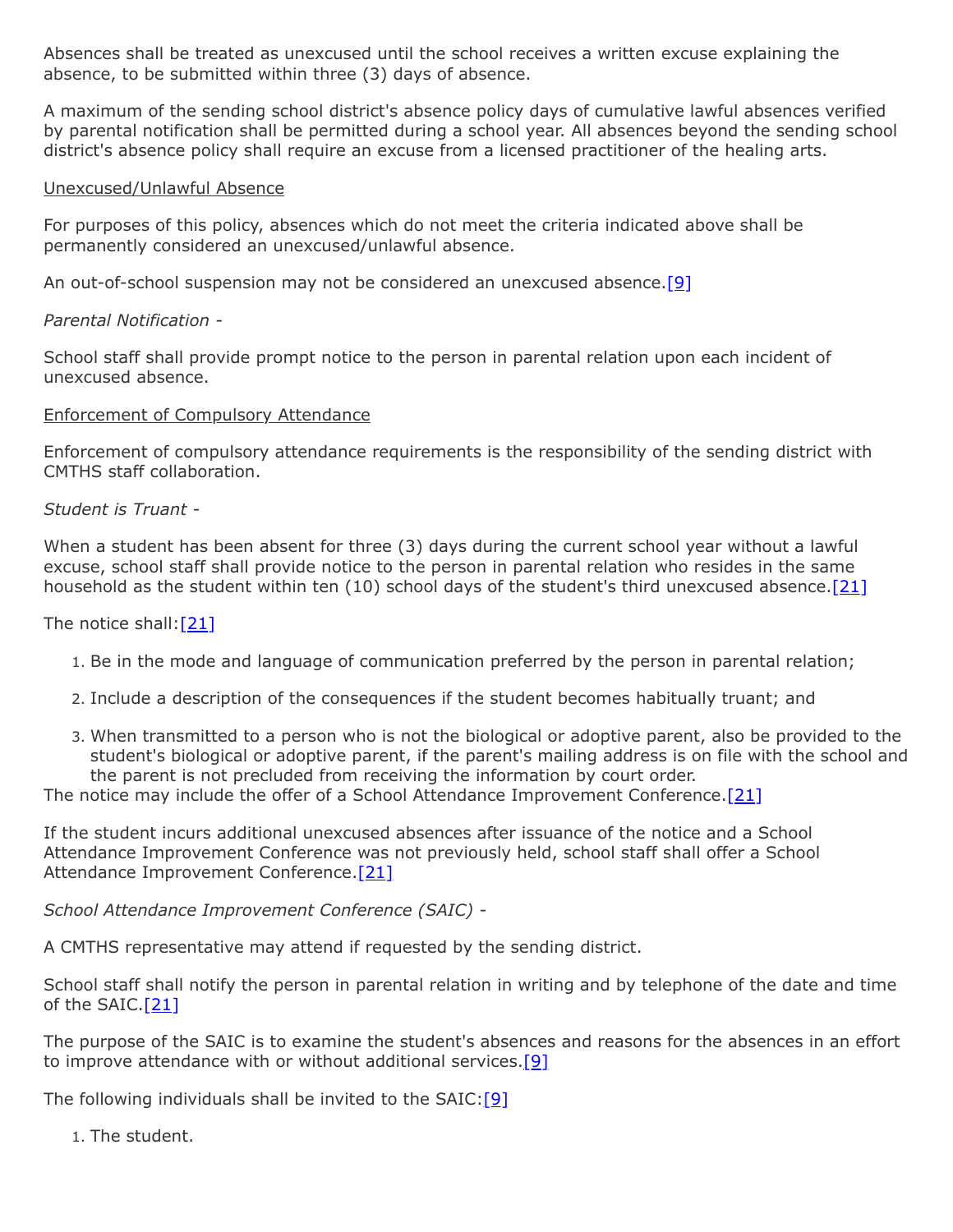- 2. The student's person in parental relation.
- 3. Other individuals identified by the person in parental relation who may be a resource.
- 4. Appropriate school personnel.
- 5. Recommended service providers.

Neither the student nor the person in parental relation shall be required to participate, and the SAIC shall occur even if the person in parental relation declines to participate or fails to attend the scheduled conference.<sup>[\[21\]](http://www.legis.state.pa.us/cfdocs/legis/LI/uconsCheck.cfm?txtType=HTM&yr=1949&sessInd=0&smthLwInd=0&act=14&chpt=13&sctn=33&subsctn=0)</sup>

The outcome of the SAIC shall be documented in a written School Attendance Improvement Plan. The Plan shall be retained in the student's file. A copy of the Plan shall be provided to the person in parental relation, the student and appropriate school staff. $[21]$ 

The school may not take further legal action to address unexcused absences until the scheduled SAIC has been held and the student has incurred six  $(6)$  or more days of unexcused absences[.\[22\]](http://www.legis.state.pa.us/cfdocs/legis/LI/uconsCheck.cfm?txtType=HTM&yr=1949&sessInd=0&smthLwInd=0&act=14&chpt=13&sctn=33&subsctn=1)

*Student is Habitually Truant –*

When a student under fifteen (15) years of age is habitually truant, school staff: $[22]$ 

- 1. Shall refer the student to:
	- a. A school-based or community-based attendance improvement program; or
	- b. The local children and youth agency.

2. May file a citation in the office of the magisterial district judge against the person in parental relation who resides in the same household as the student.  $[22]$ 

When a student fifteen (15) years of age or older is habitually truant, school staff shall: [\[22\]](http://www.legis.state.pa.us/cfdocs/legis/LI/uconsCheck.cfm?txtType=HTM&yr=1949&sessInd=0&smthLwInd=0&act=14&chpt=13&sctn=33&subsctn=1)

- 1. Refer the student to a school-based or community-based attendance improvement program; or
- 2. File a citation in the office of the appropriate magisterial district judge against the student or the person in parental relation who resides in the same household as the student.

School staff may refer a student who is fifteen (15) years of age or older to the local children and youth agency, if the student continues to incur additional unexcused absences after being referred to a schoolbased or community-based attendance improvement program, or if the student refuses to participate in such program.<sup>[\[22\]](http://www.legis.state.pa.us/cfdocs/legis/LI/uconsCheck.cfm?txtType=HTM&yr=1949&sessInd=0&smthLwInd=0&act=14&chpt=13&sctn=33&subsctn=1)</sup>

Regardless of age, when school staff refer a habitually truant student to the local children and youth agency or file a citation with the magisterial district judge, school staff shall provide verification that the school held a SAIC.<sup>[\[22\]](http://www.legis.state.pa.us/cfdocs/legis/LI/uconsCheck.cfm?txtType=HTM&yr=1949&sessInd=0&smthLwInd=0&act=14&chpt=13&sctn=33&subsctn=1)</sup>

# *Filing a Citation -*

A citation shall be filed in the office of the magisterial district judge whose jurisdiction includes the school in which the student is or should be enrolled, against the student or person in parental relation to the student.[\[23\]](http://www.legis.state.pa.us/cfdocs/legis/LI/uconsCheck.cfm?txtType=HTM&yr=1949&sessInd=0&smthLwInd=0&act=14&chpt=13&sctn=33&subsctn=2)

Additional citations for subsequent violations of the compulsory school attendance requirements may only be filed against a student or person in parental relation in accordance with the specific provisions of the law.[\[23\]](http://www.legis.state.pa.us/cfdocs/legis/LI/uconsCheck.cfm?txtType=HTM&yr=1949&sessInd=0&smthLwInd=0&act=14&chpt=13&sctn=33&subsctn=2)

# Special Needs and Accommodations

If a truant or habitually truant student may qualify as a student with a disability, and require special education services or accommodations, the Administrative Director shall be notified and shall take action